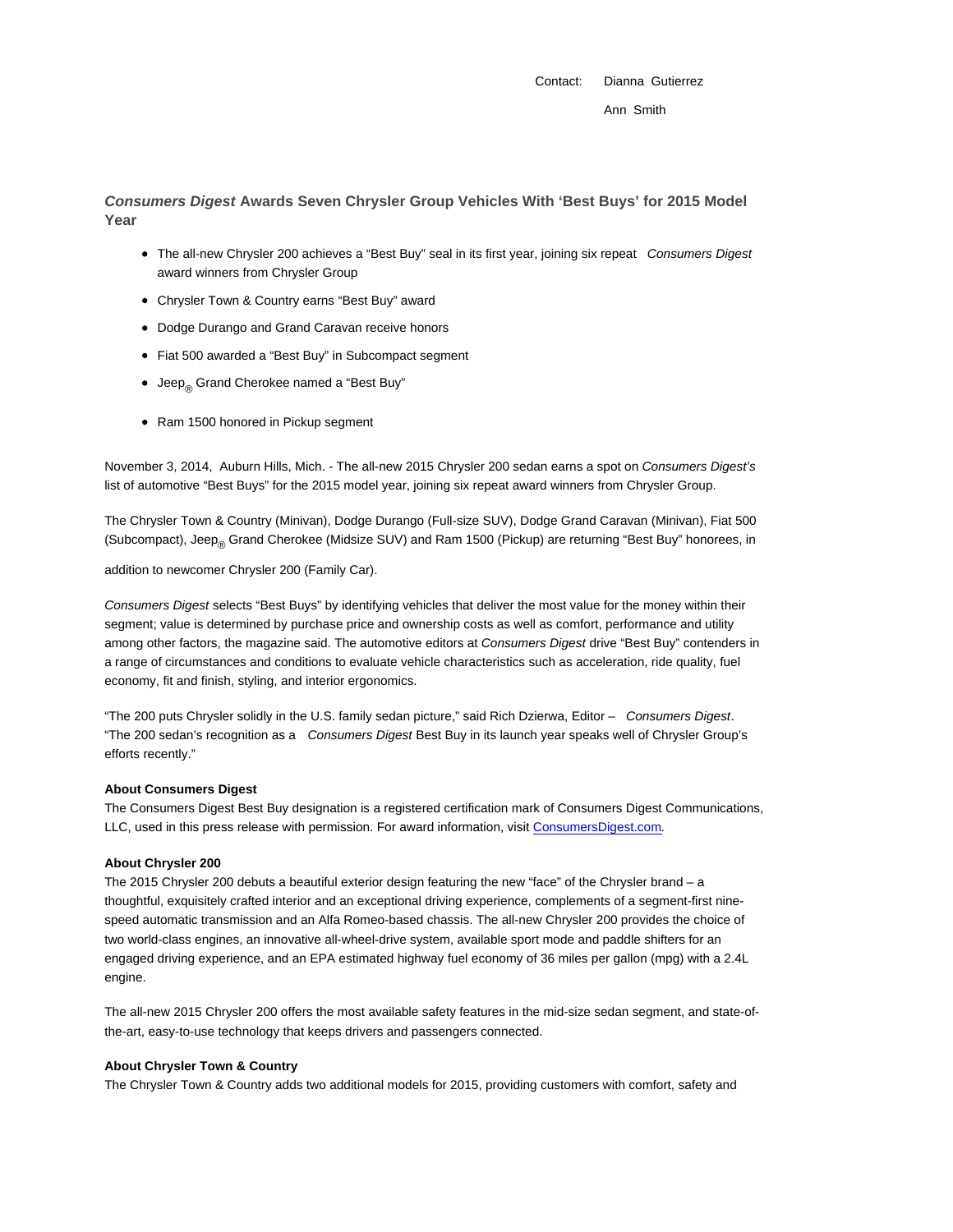innovative features at any budget. Chrysler Town & Country has the highest owner loyalty in the segment, according to R.L. Polk, and offers the most innovative seating and storage system with Standard Stow 'n Go Seats. Town & Country's award-winning powertrain delivers best-in-class horsepower without sacrificing fuel efficiency. The 3.6-liter Pentastar V-6 engine is a three-time "Ward's 10 Best Engine" winner and produces 283 horsepower and 260 lb.-ft. of torque. Chrysler Town & Country achieves an EPA estimated 17 miles per gallon (mpg) in the city, 25 on the highway.

## **About Dodge Grand Caravan**

Dodge Grand Caravan, America's most affordable minivan, is offering new Plus Packages for 2015 to give customers the most desired features at a significant value. The Grand Caravan offers industry-exclusive Super Stow 'n Go seating that can be easily operated with one hand, allowing users to convert from carrying seven to hauling cargo in a matter of seconds. The Pentastar 3.6-liter V-6 engine provides best-in-class 283 horsepower without a penalty at the gas pump, getting up to 25 mpg. The Grand Caravan is equipped with more than 55 safety, security and technology features.

### **About Dodge Durango**

With a standard eight-speed automatic transmission, improved fuel economy and performance, LED exterior lighting, two interior touchscreens, a programmable instrument cluster and an available high-definition dual-screen Blu-ray entertainment system, the Dodge Durango reaches even higher levels of sophistication building on its proven performance, utility and comfort.

Named one of Ward's 10 Best Engines for three years, Durango's standard 3.6-liter Pentastar V-6 engine paired with the standard eight-speed transmission generates an impressive 290 horsepower (295 horsepower on Rallye, Citadel and select Blacktop models) and 260 lb.-ft. of torque, and can tow up to a best-in-class 6,200 pounds. The V-6 powered Durango also features a best-in-class driving range of over 600 miles on a tank and up to 25 miles per gallon.

The available 5.7-liter HEMI V-8 engine produces a best-in-class 360 horsepower and 390 lb.-ft. of torque with a bestin-class tow rating of 7,400 pounds. The 5.7-liter engine's Fuel Saver Technology with cylinder-deactivation allows the HEMI V-8 engine to achieve up to 23 miles per gallon.

### **About Fiat 500**

Reminiscent of the original Cinquecento, the 2015 Fiat 500 builds on the vehicle's global popularity. Since its initial launch in 2007, more than 1 million Fiat 500 vehicles have been sold in more than 110 countries around the world. The model's unquestionable popularity is the result of the Fiat 500's great ability to deliver unmatched personalization options with advanced solutions in terms of quality, engine performance and passenger comfort. In addition to success on the sales front, the Fiat 500 has earned more than 80 international awards.

In North America, the FIAT brand portfolio continues to expand with the introduction of the high-performance Fiat 500 Abarth and Abarth Cabrio, the fully electric Fiat 500e and the Fiat 500L, a five-passenger model that expands FIAT brand's style and efficiency into the growing B-segment.

#### **About Jeep Grand Cherokee**

Jeep Grand Cherokee — the most awarded SUV ever and the vehicle that has long defined what a premium SUV should be — receives even more content for the 2015 model year. The Grand Cherokee Summit models receive added features as well as a new Summit California Edition appearance package that further enhances Summit's premium exterior aesthetics. The 2015 Jeep Grand Cherokee is available in five trim levels: Laredo, Laredo E, Limited, Overland and Summit.

Jeep Grand Cherokee delivers best-in-class 30 miles per gallon (mpg) highway courtesy of an available 3.0-liter EcoDiesel V-6 engine and standard eight-speed transmission. Legendary Jeep capability comes courtesy of three available 4x4 systems, Jeep's Quadra-Lift air suspension system and class-leading Selec-Terrain traction management system.

## **2015 Ram 1500**

First ever back-to-back Motor Trend Truck of the Year winner (2013 and 2014), the Ram 1500 offers an exclusive, 3.0-liter EcoDiesel engine that delivers an outstanding combination of best-in-class fuel efficiency – 28 mpg – 420 lb.-